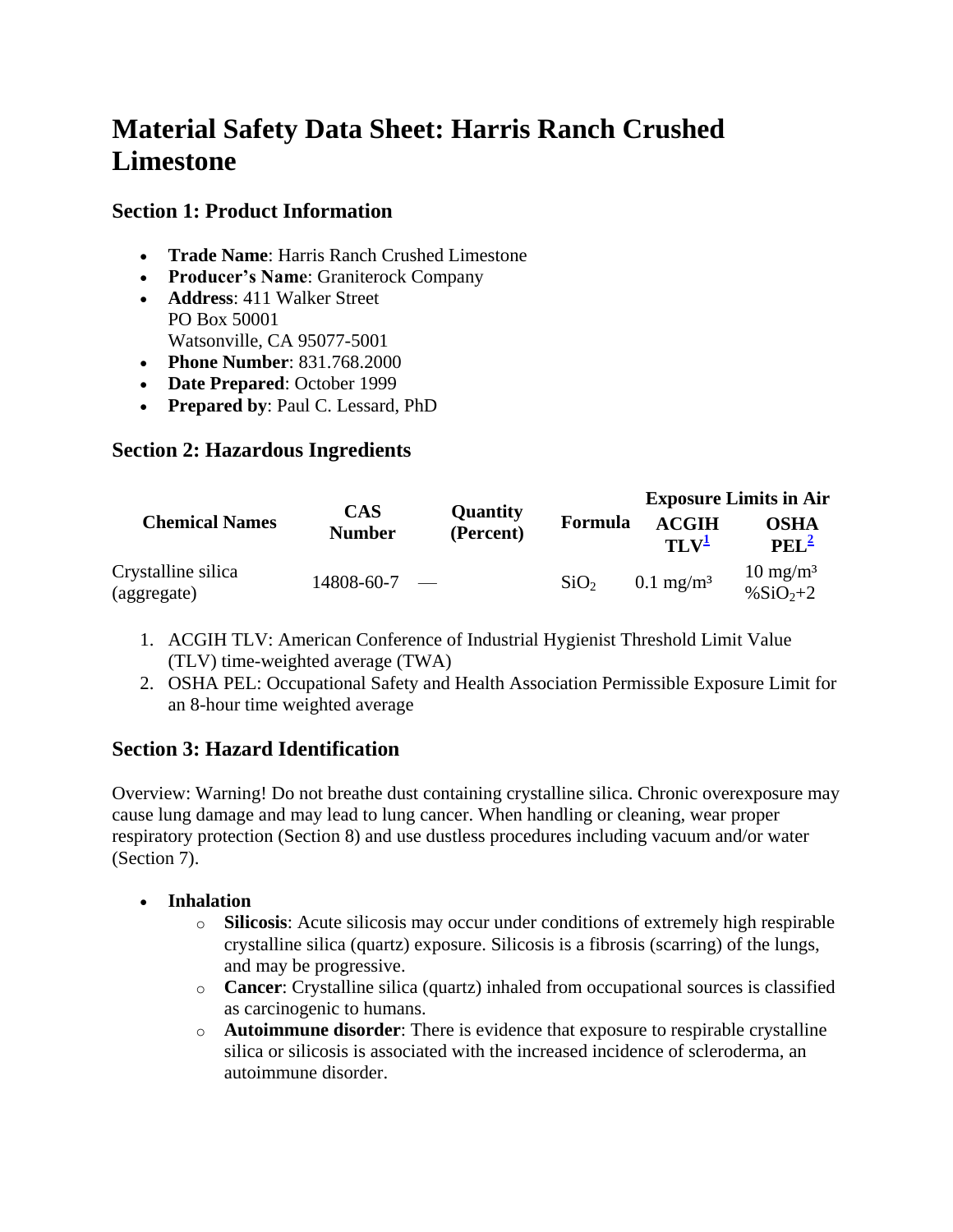- o **Tuberculosis**: Several studies indicate that silicosis increases the risk of tuberculosis.
- **Eye contact**: Crystalline silica (quartz) may cause abrasion, irritation, redness and/or watering of the eyes.
- **Skin contact**: Not applicable.
- **Ingestion**: Not applicable.
- **Chronic**: The adverse health effects mentioned above (silicosis, cancer, scleroderma, and tuberculosis) are considered chronic effects.
- **Reproductive**: Reproductive toxicity has not been demonstrated.
- **Medical Conditions Aggravated by Exposure** Respiratory ailments (including bronchitis, emphysema, etc.) may be aggravated by exposure to respirable crystalline silica.

## **Section 4: First Aid Measures**

- **Eye contact**: Gently flush any particles from the eye with clean water. Seek medical aid if irritation persists or develops.
- **Skin contact**: Wash with soap and water. Seek medical aid if irritation persists or develops.
- **Inhalation**: Remove from exposure. Seek medical aid if respiratory difficulty persists or develops.

# **Section 5: Fire And Explosion**

Will not burn or explode under any conditions. Non-flammable and non-explosive.

## **Section 6: Accidental Release Measures**

- **Spill Response Procedures**: Use dustless methods (such as a vacuum or water hose) for cleanup. Do not dry sweep. Wear protective equipment as described in Section 8.
- **Preparing Waste for Disposal**: No special procedures required. Dispose of according to local, state and federal regulations. Not classified as a hazardous waste by the Resource Conservation and Recovery Act.

# **Section 7: Handling & Storage**

 **Ventilation and Engineering Controls**: Do not breathe dust. Dust suppression controls such as water sprays or dust collection controls such as vents or baghouses should be used where dust generation results from handling. Practice good housekeeping-do not allow dust to collect on walls, floors, ceilings.

# **Section 8: Exposure Control/Personal Protection**

 **Respiratory Protection**: NIOSH/MSHA approved dust respirators should be used where dust levels exceed or are likely to exceed exposure levels defined in Section 2. Respirator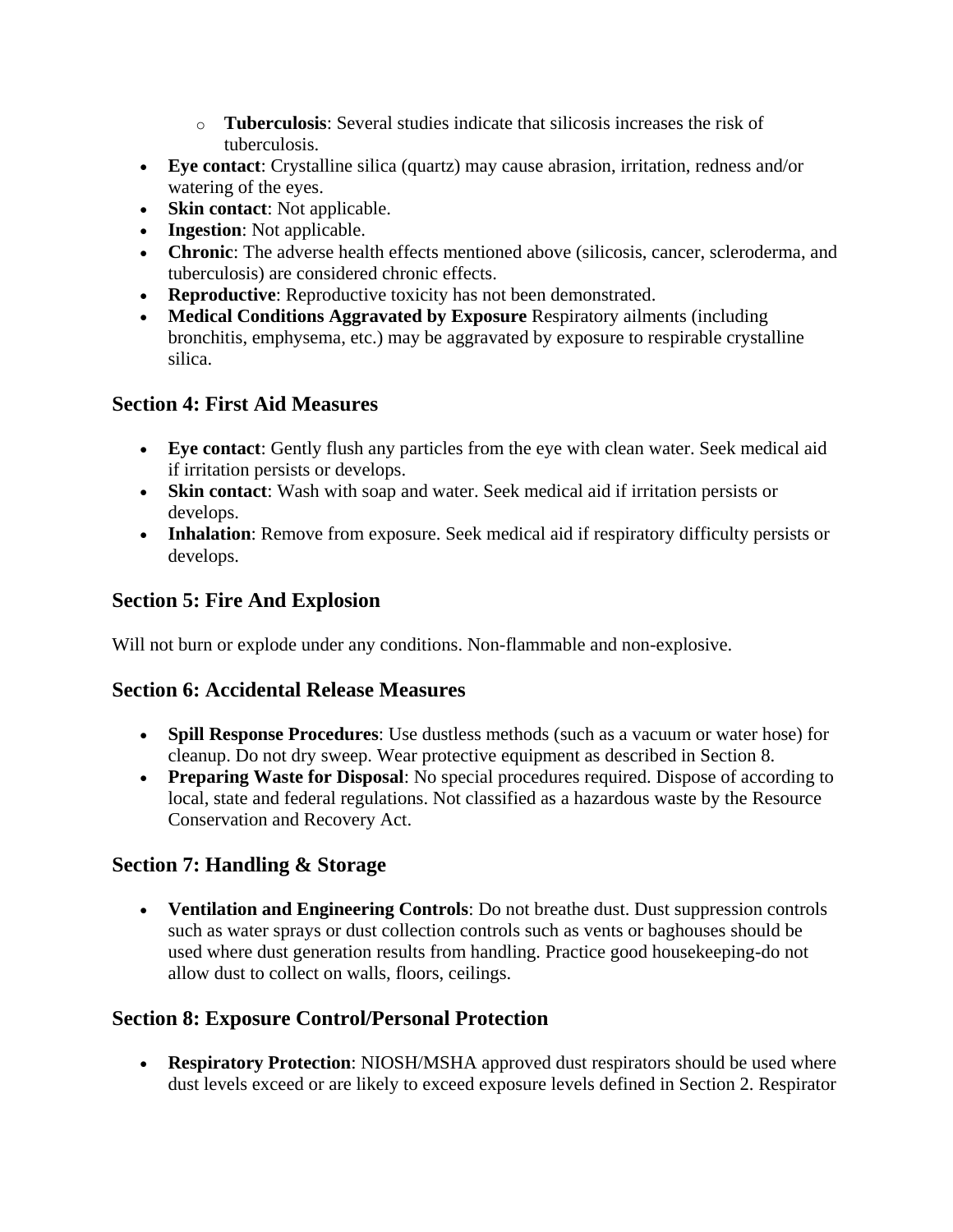use must comply with applicable MSHA or OSHA standards which include a provision for fit testing, cleaning, training in correct usage and a fitness test for respirator use.

- **Eye Protection**: Safety glasses with side shields should be worn as minimum protection. Should excessively dusty conditions be present, use goggles or face shield.
- **Gloves**: Gloves of any material can be used.
- **Other Clothing**: No special requirements.
- **Work Practices**: Avoid generating dust; use water to wet surfaces.
- **Hygiene Practices**: Wash dust-exposed skin with soap and water.
- **Other Handling Requirements**: Contain material in discrete quantities to avoid particles posing slip/trip hazard.
- **Protective Measures During Maintenance of Contaminated Equipment**: Use respiratory protection, eye protection and gloves if dust is likely to be generated.

#### **Section 9: Physical Properties**

- **Vapor density** (air=1): None
- **Melting point**: Approx. 3,000°F
- **Specific gravity**: 2.6–2.9
- **Boiling point**: Approx. 4,000°F
- **Solubility in water**: Insoluble
- **Evaporation rate**: None
- **Vapor pressure**: None
- **Appearance and odor**: Grey aggregate, no odor
- **How to detect this substance**: X-ray diffraction-NIOSH Methods 7500 & 7501

#### **Section 10: Stability and Reactivity**

- **Stability**: Crystalline silica (quartz) is stable, will not polymerize, and is known to be compatible with all other substances except strong oxidizing agents such as fluorine, chlorine trifluoride, or oxygen difluoride.
- **Hazardous Decomposition Products**: Silica-containing respirable dust particles may be generated by handling and transport.

## **Section 11: Toxicological Information**

Crystalline silica is a naturally occurring substance found in soil and rock formations. Crystalline silica is present in trace amounts in the atmosphere air as particulate. Crystalline silica is one of several crystalline polymorphs (including trydimite, cristobalite) of silicon dioxide. When heated to 870°C, crystalline silica transforms to trydimite, and when heated to 1,470°C it can transform to cristobalite. Chronic or ordinary silicosis is the most common form of silicosis which can occur after many years of exposure to relatively low levels of airborne respirable dust.

Crystalline silica is listed by the National Toxicology Program in a category which may reasonably be anticipated to be a carcinogen, and by the International Agency for Research on Cancer (IARC) as a Group 1 carcinogenic. After years of study, the non-governing IARC concluded in 1997 that there was "sufficient evidence in humans for the carcinogenicity of